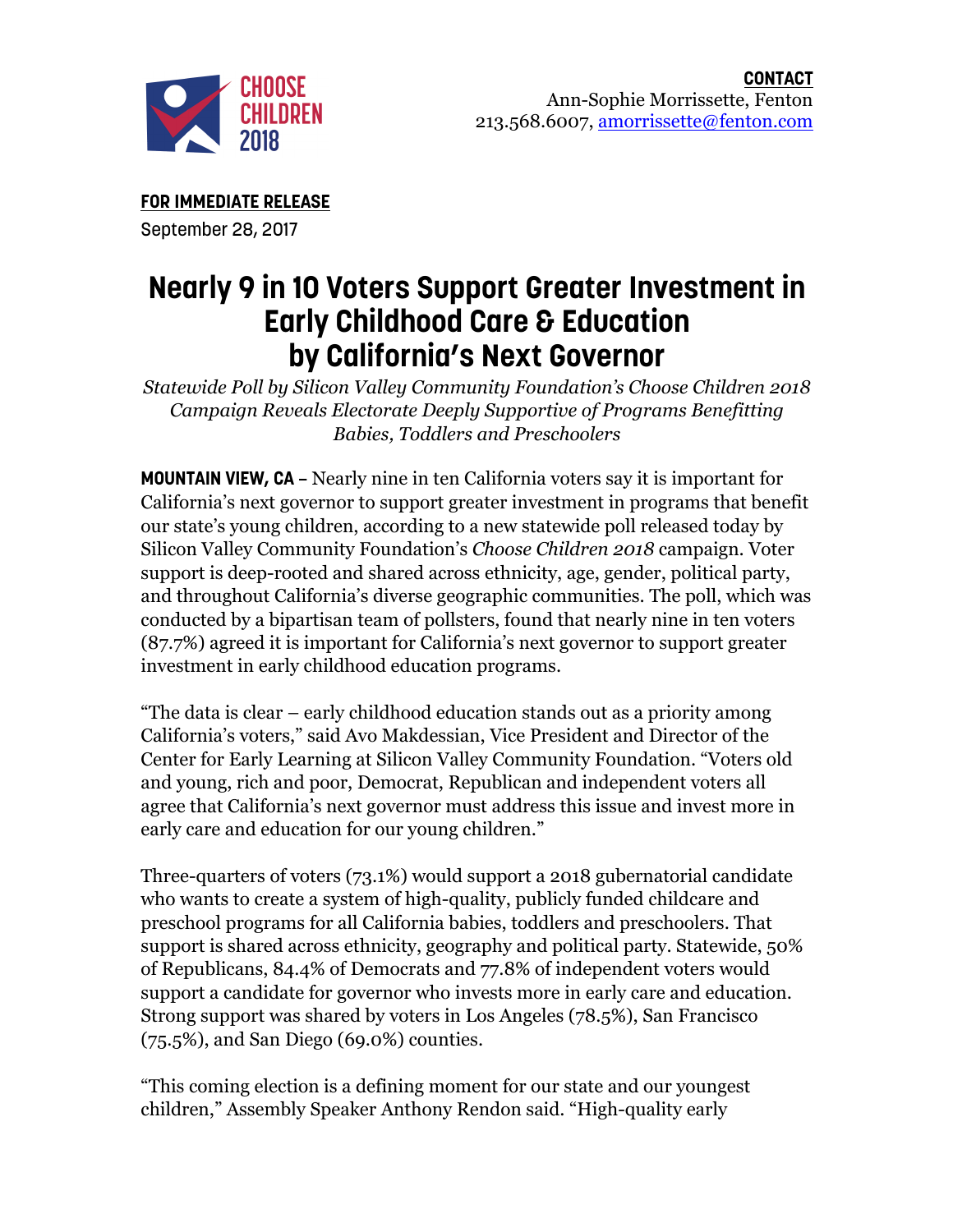childhood programs are an essential part of the solution to California's toughest challenges. Whether addressing homelessness or housing insecurity, poverty or economic mobility, providing children with a strong foundation for their future is a critical part of the solution. I applaud Choose Children's effort to push this critical state issue to the forefront of next year's election."

The poll's findings also revealed that early childhood education stands out as a priority even when compared to other top priorities facing the state. Specifically, seven in 10 voters cite it as a "top" or "high" priority, placing it in the top tier of priorities on par with education and public safety and even ahead of infrastructure and the environment, to which the legislature and Governor dedicated significant resources in recent legislative sessions. And unlike other issues, voters view early childhood education as a priority across the state and political spectrum.

"The voters want a children's governor," said Ted Lempert, president of Children Now. "They are essentially saying to all candidates, 'if you want my vote, you must make the needs of infants, toddlers and preschoolers a priority'."

Lastly, pollsters engaged voters about their willingness to fund revenue options to provide early childhood education programs. Statewide, three-quarters of voters (75.4%) support dedicating a portion of the taxes generated from marijuana to help fund early childhood education programs while 70.6% of voters believe that paying for early childhood education programs should come from existing state funds.

##

## **About the Poll**

*GrassrootsLab and Tulchin Research conducted the survey from Friday, July 7 through Saturday, July 15, 2017. Eight hundred (800) respondents were interviewed using live, professional interviewers, speaking Spanish, Chinese (Simple Mandarin) and English languages and calling both mobile and landlines (61.4% of this survey was completed on mobile phones). A survey of this size yields a margin of error of +/-3.5% (95% confidence interval). The sample is stratified, meaning that the demographic composition of the results matches the demographic composition of the state's voting population. Several oversamples were completed in addition to the base 800 interviews, including 100 Latino voters, 200 Asian Pacific Islander voters, 100 of those with No Party Preference, 400 interviews in San Diego County and 400 in Santa Barbara County.*